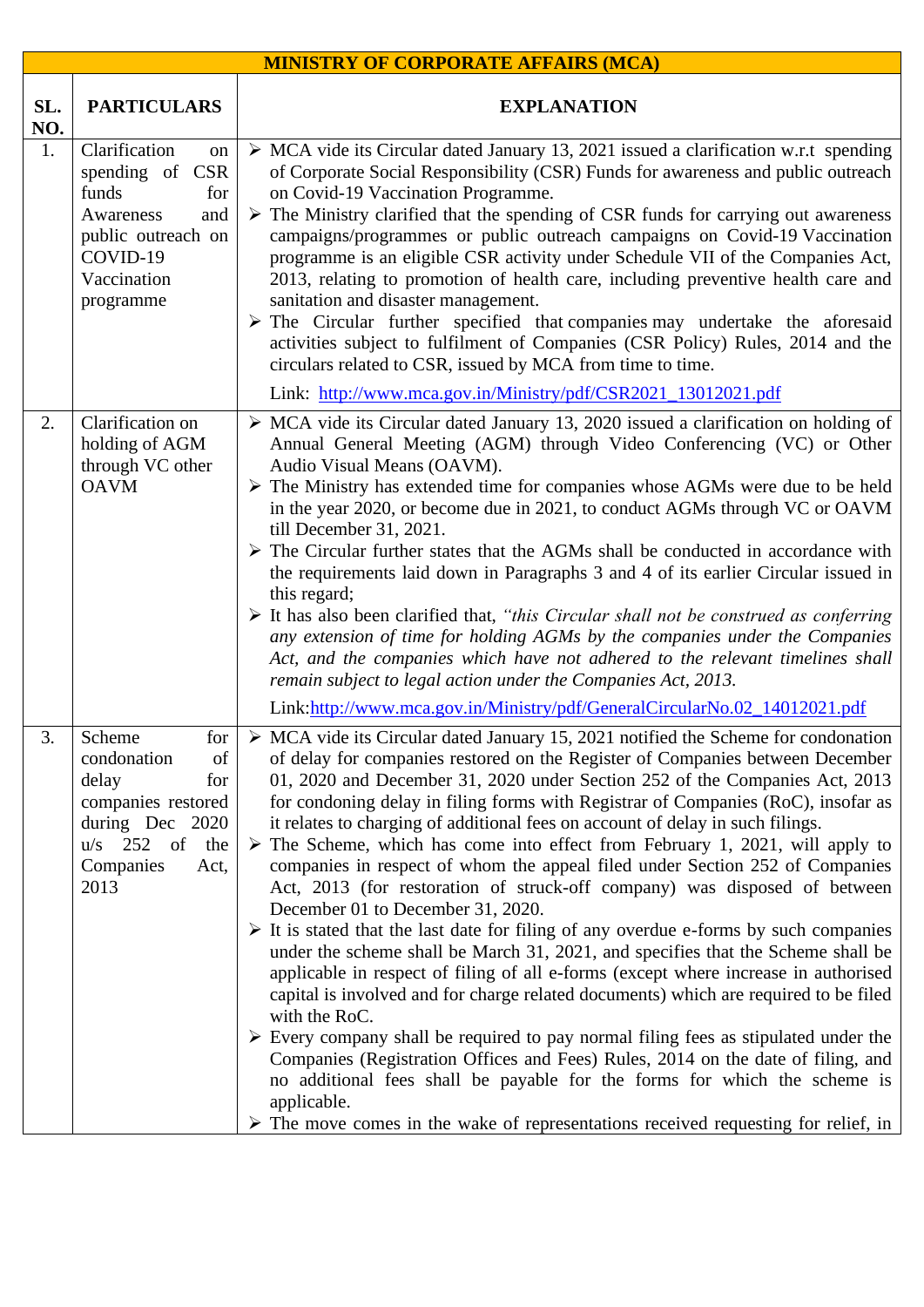|    |                                                                                                                                             | respect of some companies which had preferred appeals under Section 252 of the<br>Companies Act, 2013 before NCLT Benches against striking-off orders, and the<br>restoration orders were issued during December, 2020, owing to which such<br>companies couldn't avail the benefit of filing under the Companies Fresh Start<br>Scheme, 2020, which was extended upto December 31, 2020, and hence were<br>liable to pay additional fees<br>> Thus, MCA states that such companies "may be provided the benefit of waiver<br>of additional fees in respect of overdue filings to be made by them, pursuant to the<br>NCLT Order under section 252 of the Act, without any immunity from<br>civil/criminal proceedings, etc."<br>Link: http://www.mca.gov.in/Ministry/pdf/GeneralCircularNo.3_15012021.pdf |
|----|---------------------------------------------------------------------------------------------------------------------------------------------|------------------------------------------------------------------------------------------------------------------------------------------------------------------------------------------------------------------------------------------------------------------------------------------------------------------------------------------------------------------------------------------------------------------------------------------------------------------------------------------------------------------------------------------------------------------------------------------------------------------------------------------------------------------------------------------------------------------------------------------------------------------------------------------------------------|
| 4. | Relaxation<br>of<br>additional fee<br>in<br>filing all AOC-4 e-<br>forms                                                                    | $\triangleright$ MCA vide its Circular dated January 28, 2021 provided that no additional fees<br>shall be levied upto 15.02.2021 for the filing of e-forms AOC-4, AOC-4 (CFS),<br>AOC-4 (XBRL) and AOC-4 (Non XBRL) in respect of the Financial Year ended<br>31.03.2021.<br>Link: http://www.mca.gov.in/Ministry/pdf/GeneralCircularNo.4_29012021.pdf                                                                                                                                                                                                                                                                                                                                                                                                                                                    |
| 5. | Clarification<br>on<br>spending of CSR<br>funds for setting up<br>temporary Covid-<br>19 Care facilities<br>makeshift<br>and                | $\triangleright$ The Ministry vide its Circular dated April 22, 2021 clarified that the spending of<br>CSR Funds for 'setting up makeshift hospitals and temporary COVID care<br>facilities' is an eligible CSR activity under item no.s (i) $\&$ (xii) of Schedule VII of<br>the Companies Act, 2013 relating to promotion of health care, including preventive<br>health care, and disaster management respectively.<br>Link: http://www.mca.gov.in/Ministry/pdf/GeneralCircularNo5_22042021.pdf                                                                                                                                                                                                                                                                                                         |
| 6. | hospitals-reg.<br>Relaxation of time<br>for filing certain<br>forms under<br>the<br>Companies<br>Act,<br>2013                               | $\triangleright$ The Ministry vide its Circular dated May 03, 2021 stated that no additional fees<br>will be levied upto July 31, 2021 for the delayed filing of forms (other than forms<br>CHG-1, CHG-4 and CHG-9) which were/would be due for filing during April 1,<br>2021 to May 31, 2021.<br>Link: http://www.mca.gov.in/Ministry/pdf/GeneralCircularNo6_03052021.pdf                                                                                                                                                                                                                                                                                                                                                                                                                                |
| 7. | Relaxation of time<br>filing<br>forms<br>for<br>related to creation<br>or modification of<br>charges under the<br>Companies<br>Act,<br>2013 | $\triangleright$ MCA vide its Circular dated May 03, 2021 provided that while calculating the due<br>date for creation and modification of charges by filing CHG-1 and CHG-9, if the<br>due date falls between April 01, 2021 to May 31, 2021, the period between April<br>01, 2021 and May 31, 2021 shall not be reckoned.<br>Link: http://www.mca.gov.in/Ministry/pdf/GeneralCircularNo7_03052021.pdf                                                                                                                                                                                                                                                                                                                                                                                                    |
| 8. | Clarification<br>w.r.t<br>gap between two<br>board<br>meetings<br>under section 173<br>of the Companies<br>Act, 2013                        | $\triangleright$ The Ministry of Corporate Affairs through Circular dated May 03, 2021, in view of<br>the Second wave of Covid-19, has relaxed the timeline for conducting board<br>meetings of companies.<br>$\triangleright$ The gap between two consecutive meetings of the board may extend to 180 days<br>for the quarters April, 2021 to June, 2021 and July, 2021 to September, 2021<br>instead of 120 days as required in the Act.<br>Link: http://www.mca.gov.in/Ministry/pdf/GeneralCircularNo8_03052021.pdf                                                                                                                                                                                                                                                                                     |
|    |                                                                                                                                             | <b>SECURITIES AND EXCHANGE BOARD OF INDIA (SEBI)</b>                                                                                                                                                                                                                                                                                                                                                                                                                                                                                                                                                                                                                                                                                                                                                       |
| 9. | Relaxation<br>from<br>compliance<br>with<br>certain provisions<br>of<br>the<br><b>SEBI</b>                                                  | $\triangleright$ SEBI vide its Circular dated January 15, 2021 has granted relaxations to the<br>companies from compliance with certain provisions of SEBI (Listing Obligations<br>and Disclosure Requirement) Regulations, 2015 related to general meetings,<br>pursuant to relaxations by the Ministry of Corporate Affairs.                                                                                                                                                                                                                                                                                                                                                                                                                                                                             |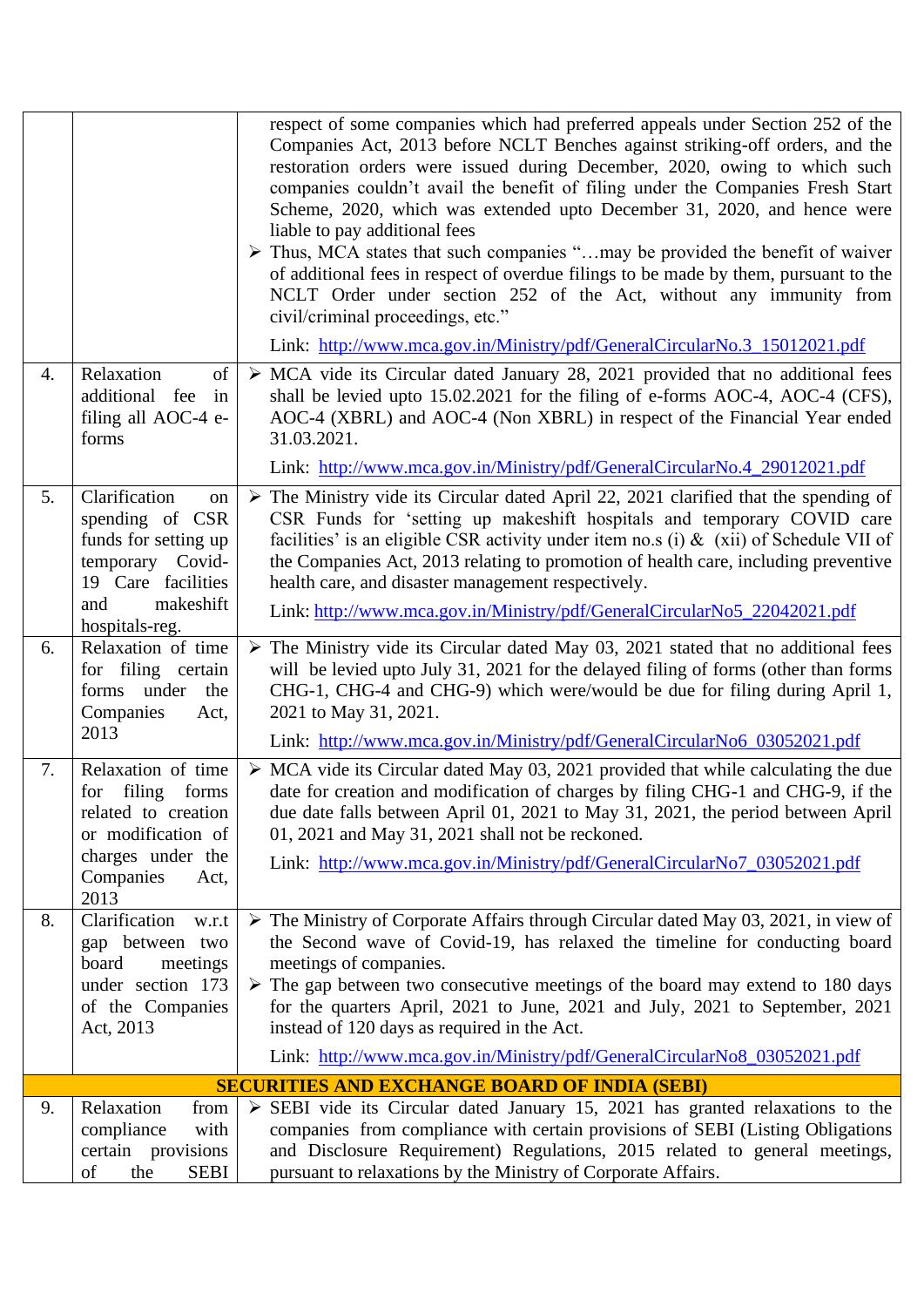|     | (Listing<br>Obligations<br>and<br>Disclosure<br>Requirements)<br>Regulations, 2015<br>due to the Covid -<br>19 pandemic                                                                                       | $\triangleright$ Earlier, MCA extended relaxations for companies to conduct their extraordinary<br>general meeting through video conferencing or through other audio-visual means<br>up to June 30, 2021. Further, vide Circular dated January 13, 2021, MCA also<br>extended these relaxations to Annual General Meeting (AGMs) of companies due<br>in the year 2021 (i.e. till December 31, 2021).<br>> Accordingly, SEBI has extended the relaxations in respect of sending physical<br>copies of annual report to shareholders and requirement of proxy for general<br>meetings held through electronic mode for all the listed entities till December 31,<br>2021.<br>Link:https://www.sebi.gov.in/legal/circulars/jan-2021/relaxation-from-compliance-<br>with-certain-provisions-of-the-sebi-listing-obligations-and-disclosure-<br>requirements-regulations-2015-due-to-the-covid-19-pandemic_48790.html                                                                                                                                                                                                                                                                                                                                                                                                                                                                                                                                                                                  |
|-----|---------------------------------------------------------------------------------------------------------------------------------------------------------------------------------------------------------------|---------------------------------------------------------------------------------------------------------------------------------------------------------------------------------------------------------------------------------------------------------------------------------------------------------------------------------------------------------------------------------------------------------------------------------------------------------------------------------------------------------------------------------------------------------------------------------------------------------------------------------------------------------------------------------------------------------------------------------------------------------------------------------------------------------------------------------------------------------------------------------------------------------------------------------------------------------------------------------------------------------------------------------------------------------------------------------------------------------------------------------------------------------------------------------------------------------------------------------------------------------------------------------------------------------------------------------------------------------------------------------------------------------------------------------------------------------------------------------------------------|
| 10. | Relaxations<br>relating<br>to<br>procedural matters<br><b>Issues</b><br>and<br>Listing                                                                                                                        | $\triangleright$ SEBI vide its Circular dated January 19, 2021 further extended the one time<br>relaxations from strict enforcement of certain Regulations of SEBI (Issue of<br>Capital and Disclosure Requirements) Regulations, 2018, pertaining to Rights<br>Issue.<br>$\triangleright$ In terms of Regulation 76 of the SEBI ICDR Regulations, an application for a<br>rights issue shall be made only through ASBA facility. In view of the difficulties<br>faced due to Covid-19 pandemic and the lockdown measures, and in order to<br>ensure that all eligible shareholders are able to apply to rights issue during such<br>times, the issuer shall along with lead manager(s) to the issue, the registrar, and<br>other recognized intermediaries, institute an optional mechanism (non-cash mode<br>only) to accept the applications of the shareholders subject to ensuring that no third<br>party payments shall be allowed in respect of any application.<br>$\triangleright$ SEBI has extended the above relaxations for all the openings happening till 31 <sup>st</sup><br>March 2021.                                                                                                                                                                                                                                                                                                                                                                                           |
|     |                                                                                                                                                                                                               | Link:https://www.sebi.gov.in/legal/circulars/jan-2021/relaxations-relating-to-<br>procedural-matters-issues-and-listing_48812.html                                                                                                                                                                                                                                                                                                                                                                                                                                                                                                                                                                                                                                                                                                                                                                                                                                                                                                                                                                                                                                                                                                                                                                                                                                                                                                                                                                |
| 11. | Relaxation<br>from<br>compliance<br>with<br>certain provisions<br><b>SEBI</b><br>of<br>the<br>(Listing<br>Obligations<br>Disclosure<br>Requirements)<br>Regulations, 2015<br>due to the Covid-<br>19 pandemic | $\triangleright$ SEBI vide its Circular dated April 29, 2021 has relaxed the timelines for<br>compliance with certain provisions of SEBI (Listing Obligations and Disclosure<br>Requirement) Regulations, 2015.<br>$\triangleright$ Following extensions have been provided:<br>$\checkmark$ Regulation 24A relating to Annual Secretarial Compliance Report due on May<br>30, 2021 (i.e., within the 60 days from the end of the FY) has now been<br>extended to June 30, 2021;<br>$\checkmark$ Regulation 33(3) relating to Quarterly Financial Results/Annual audited<br>Financial Results due on May 15, 2021/May 30, 2021 (i.e., within 45 days from<br>the end of Quarter/Sixty days from the end of FY) has now been extended to<br>June 30, 2021;<br>$\checkmark$ Regulation 32(1) relating to Statement of deviation or variation in use of funds<br>due on May 15, 2021/May 30, 2021 (i.e., within 45 days of end of each quarter /<br>60 days from end of FY, along with the Financial Results) has now been<br>extended to June 30, 2021.<br>$\triangleright$ Further, the listed companies have been permitted to use digital Signature<br>Certifications for authentication/certification of filings/submissions made to SEs<br>under the SEBI (LODR) Regulations for all filings until December 31, 2021.<br>Link:https://www.sebi.gov.in/legal/circulars/apr-2021/relaxation-from-compliance-<br>with-certain-provisions-of-the-sebi-listing-obligations-disclosure-requirements- |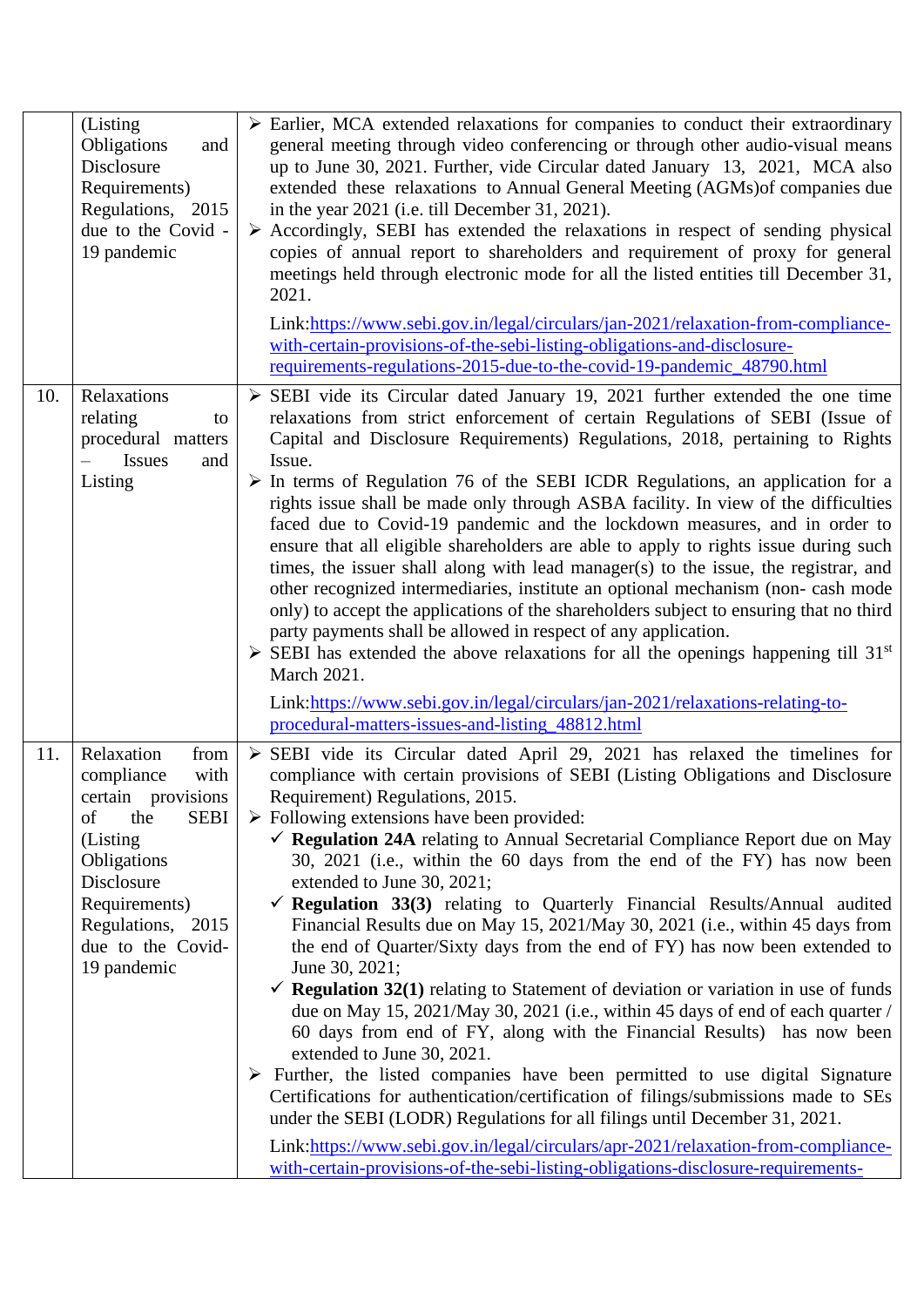|                                    |                                                                                                                                                                                                                                                       | regulations-2015-due-to-the-covid-19-pandemic_50000.html                                                                                                                                                                                                                                                                                                                                                                                                                                                                                                                                                                                                                                                                                                                                                                                                                                                                                                                                                                                                                                                                                                                                                                                                                                                                                                                                                                                                                                                                                                                                                                                                                                                                                                                                                                                                                                                                                                                                                                                                                                                                                                                                                                                                                                                                                                                                                                                                                                                                                                                                                                           |  |
|------------------------------------|-------------------------------------------------------------------------------------------------------------------------------------------------------------------------------------------------------------------------------------------------------|------------------------------------------------------------------------------------------------------------------------------------------------------------------------------------------------------------------------------------------------------------------------------------------------------------------------------------------------------------------------------------------------------------------------------------------------------------------------------------------------------------------------------------------------------------------------------------------------------------------------------------------------------------------------------------------------------------------------------------------------------------------------------------------------------------------------------------------------------------------------------------------------------------------------------------------------------------------------------------------------------------------------------------------------------------------------------------------------------------------------------------------------------------------------------------------------------------------------------------------------------------------------------------------------------------------------------------------------------------------------------------------------------------------------------------------------------------------------------------------------------------------------------------------------------------------------------------------------------------------------------------------------------------------------------------------------------------------------------------------------------------------------------------------------------------------------------------------------------------------------------------------------------------------------------------------------------------------------------------------------------------------------------------------------------------------------------------------------------------------------------------------------------------------------------------------------------------------------------------------------------------------------------------------------------------------------------------------------------------------------------------------------------------------------------------------------------------------------------------------------------------------------------------------------------------------------------------------------------------------------------------|--|
| 12.                                | Relaxation<br>from<br>compliance<br>with<br>certain provisions<br>of<br>the<br><b>SEBI</b><br>(Listing)<br>Obligations<br>Disclosure<br>Requirements)<br>Regulations, 2015 /<br>other<br>applicable<br>circulars due to the<br>$CoVID-19$<br>pandemic | $\triangleright$ SEBI vide its Circular dated April 29, 2021 has extended the timelines for various<br>filings and relaxations from certain compliance obligations under the SEBI LODR<br>Regulations due to the second wave of the Covid-19 pandemic. The relaxations<br><i>inter-alia</i> includes the following:<br>$\checkmark$ For entities that have listed their debt securities under the SEBI<br>(Issue and Listing of Debt Securities) Regulations, 2008, SEBI (Issue<br>Listing<br>of Non-convertible Redeemable Preference Shares<br>and<br>Regulations, 2013, and SEBI (Public Offer and Listing of Securitised<br><b>Debt Instruments) Regulations, 2008-</b><br>• Regulation 52(1) relating to Half-yearly Financial results due on May 15,<br>2021 (i.e., within forty five days from the end of the quarter) has now been<br>extended to June 30, 2021.<br>• Regulation 52(2) relating to Annual Audited Financial results due on May<br>30, 2021 (i.e., within 60 days from the end of the quarter) has now been<br>extended to June 30, 2021.<br><b>Regulation 52(7)</b> r/w SEBI Circular dated January 17, 2020 on Statement of<br>deviation or variation in use of funds due to be filed on May 15, 2021/May<br>30, 2021 (i.e., within 45 days of end of each quarter/ 60 days from end of the<br>FY, along with Financial results) has now been extended to June 30, 2021.<br>$\checkmark$ For entities that have listed their bonds under the SEBI (Issue and Listing<br>of Municipal Bonds) Regulations, 2015-<br>• Annual Audited Financial results (Requirement as per SEBI Circular dated<br>November 13, 2019) due on May 30, 2021 (i.e., within the 60 days from the<br>end of the FY) has now been extended to June 30, 2021.<br>$\checkmark$ For entities that have listed Commercial Paper-<br>• Half yearly Financial Results (Requirement as per SEBI Circular dated<br>October 22, 2019) due on May 15, 2021 (i.e., within 45 days from the end of<br>FY) has now been extended to June 30, 2021.<br>Annual Audited Financial Results (Requirement as per SEBI Circular dated<br>October 22, 2019) due on May 30, 2021 (i.e., within 60 days from end of<br>FY) has now been extended to June 30, 2021.<br>$\triangleright$ The Circular further provided that Entities that have listed their municipal bonds<br>may also opt to use digitally signed documents for making filings with Stock<br>Exchanges in terms of SEBI circulars dated June 19, 2017 and dated November<br>13, 2019.<br>$\triangleright$ Entities that have listed Commercial Paper may also opt to use digitally signed |  |
|                                    |                                                                                                                                                                                                                                                       | documents for making filings with Stock exchanges in terms of SEBI Circular<br>dated October 22, 2019.                                                                                                                                                                                                                                                                                                                                                                                                                                                                                                                                                                                                                                                                                                                                                                                                                                                                                                                                                                                                                                                                                                                                                                                                                                                                                                                                                                                                                                                                                                                                                                                                                                                                                                                                                                                                                                                                                                                                                                                                                                                                                                                                                                                                                                                                                                                                                                                                                                                                                                                             |  |
|                                    |                                                                                                                                                                                                                                                       | Link:https://www.sebi.gov.in/legal/circulars/apr-2021/relaxation-from-compliance-<br>with-certain-provisions-of-the-sebi-listing-obligations-disclosure-requirements-<br>regulations-2015-other-applicable-circulars-due-to-the-covid-19-<br>pandemic_50001.html                                                                                                                                                                                                                                                                                                                                                                                                                                                                                                                                                                                                                                                                                                                                                                                                                                                                                                                                                                                                                                                                                                                                                                                                                                                                                                                                                                                                                                                                                                                                                                                                                                                                                                                                                                                                                                                                                                                                                                                                                                                                                                                                                                                                                                                                                                                                                                   |  |
| <b>RESERVE BANK OF INDIA (RBI)</b> |                                                                                                                                                                                                                                                       |                                                                                                                                                                                                                                                                                                                                                                                                                                                                                                                                                                                                                                                                                                                                                                                                                                                                                                                                                                                                                                                                                                                                                                                                                                                                                                                                                                                                                                                                                                                                                                                                                                                                                                                                                                                                                                                                                                                                                                                                                                                                                                                                                                                                                                                                                                                                                                                                                                                                                                                                                                                                                                    |  |
| 13.                                | Asset<br>Classification<br>and<br>Income<br>Recognition                                                                                                                                                                                               | > RBI vide its Notification dated April 7, 2021 notified-<br>A. In respect of Refund/adjustment of 'interest on interest'-<br>All lending institutions shall immediately put in place a Board-approved policy<br>$\checkmark$<br>to refund/adjust the 'interest on interest' charged to the borrowers during the                                                                                                                                                                                                                                                                                                                                                                                                                                                                                                                                                                                                                                                                                                                                                                                                                                                                                                                                                                                                                                                                                                                                                                                                                                                                                                                                                                                                                                                                                                                                                                                                                                                                                                                                                                                                                                                                                                                                                                                                                                                                                                                                                                                                                                                                                                                   |  |